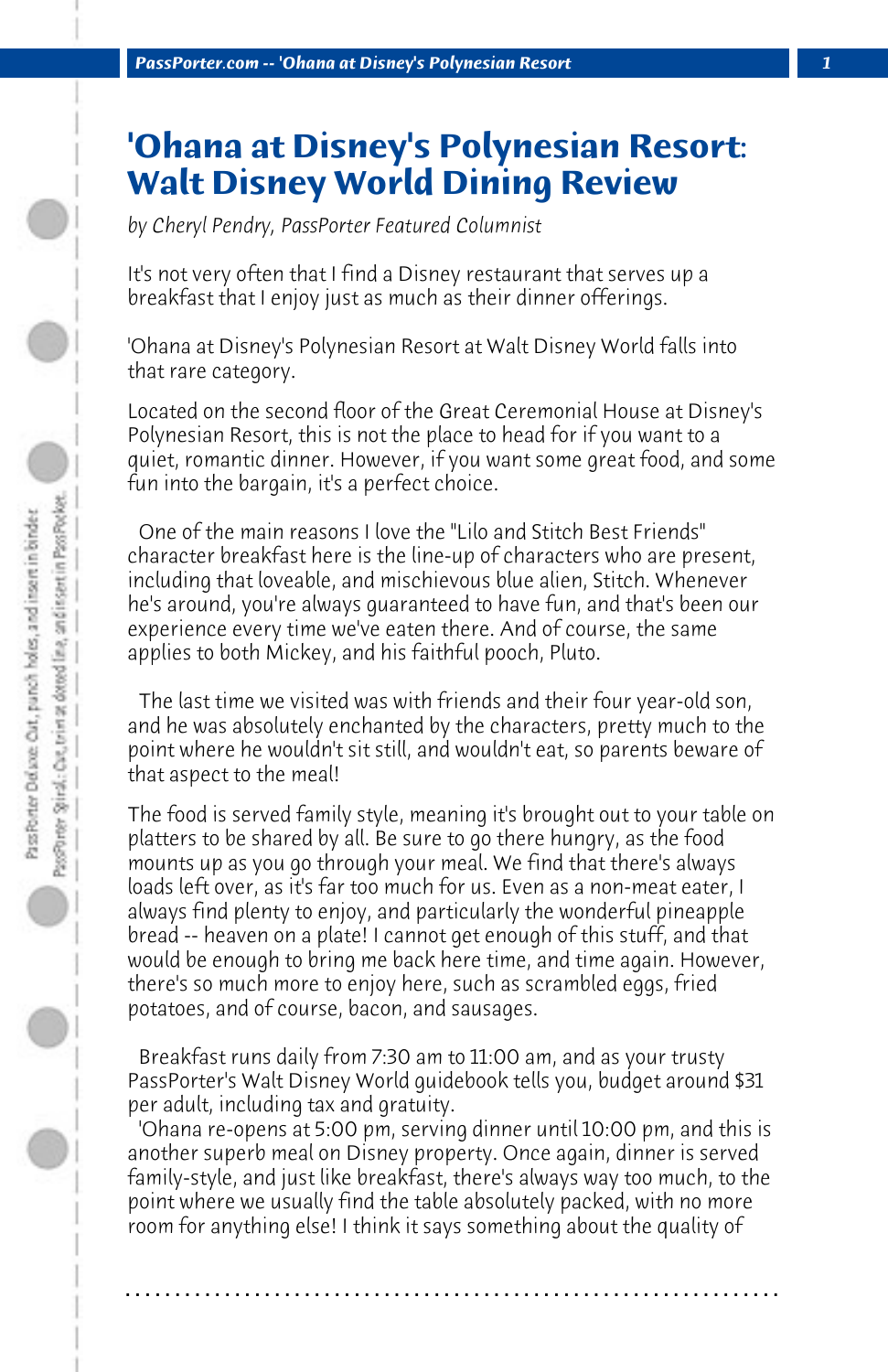the food here, that every time potential changes to the menu are rumored, there's usually an outcry from Disney fans. One recent example was the arrival of the 'Ohana bread pudding with bananas and caramel sauce. I have to say that I wasn't as enamoured with the bread pudding, which is a shame, as the rest of our meal was so good.

 Talking of bread, just like at breakfast, I couldn't get enough of the pineapple-coconut bread that starts the meal, although if you want something lighter (and I wouldn't blame you, as there's a lot of food still to come) there are mixed greens, and fresh pineapple. Other early offerings are the pork fried dumplings, and honey coriander chicken wings. Remember though, these are just the appetizers!

 It's at this point that the skewers of grilled meat and seafood start to arrive, and they just keep on coming! I only ever get the spicy grilled peel'n'eat shrimp, and despite the description, the last time we were here, I certainly didn't find it spicy at all. Everyone else at the table tucked into the oak-grilled chicken, marinated sirloin steak, and Asian barbecued pork loin, and I didn't hear a word of complaint from anybody. This all comes with noodles (as if you could find the room for those as well!) and stir-fried vegetables, which are beautiful, along with a selection of dipping sauces.

 As I alluded to earlier, this restaurant is not all about the food, it's also about fun for the whole family, and that means games for the kids. There are coconut races, and if you're near one of the walkways, you could find yourself in the firing line as the kids roll coconuts around the dining room. In the past, we've gone for an early meal, and specifically asked for a table away from a walkway to avoid this problem, although if you're there at peak times, you may not have this option, as 'Ohana is often completely full.

 If you can snag a table by the window that overlooks the Seven Seas Lagoon and the Magic Kingdom beyond, then you may be lucky enough to be treated to the nightly performance of Wishes fireworks, or even the Electrical Water Pageant on the lake outside. However, don't hold your breath for one of those tables, as they do go quickly, and there aren't that many of them.

 Expect to spend around \$40 per adult, including tax, and gratuity for dinner at 'Ohana.

 If you do want to dine at 'Ohana, then bear in mind that it is extremely popular. We find breakfast is easier to get into, but we've had vacations where we simply weren't able to get a dinner reservation for the entirety of our stay, despite checking back frequently to see if there

**. . . . . . . . . . . . . . . . . . . . . . . . . . . . . . . . . . . . . . . . . . . . . . . . . . . . . . . . . . . . . . . . . .**